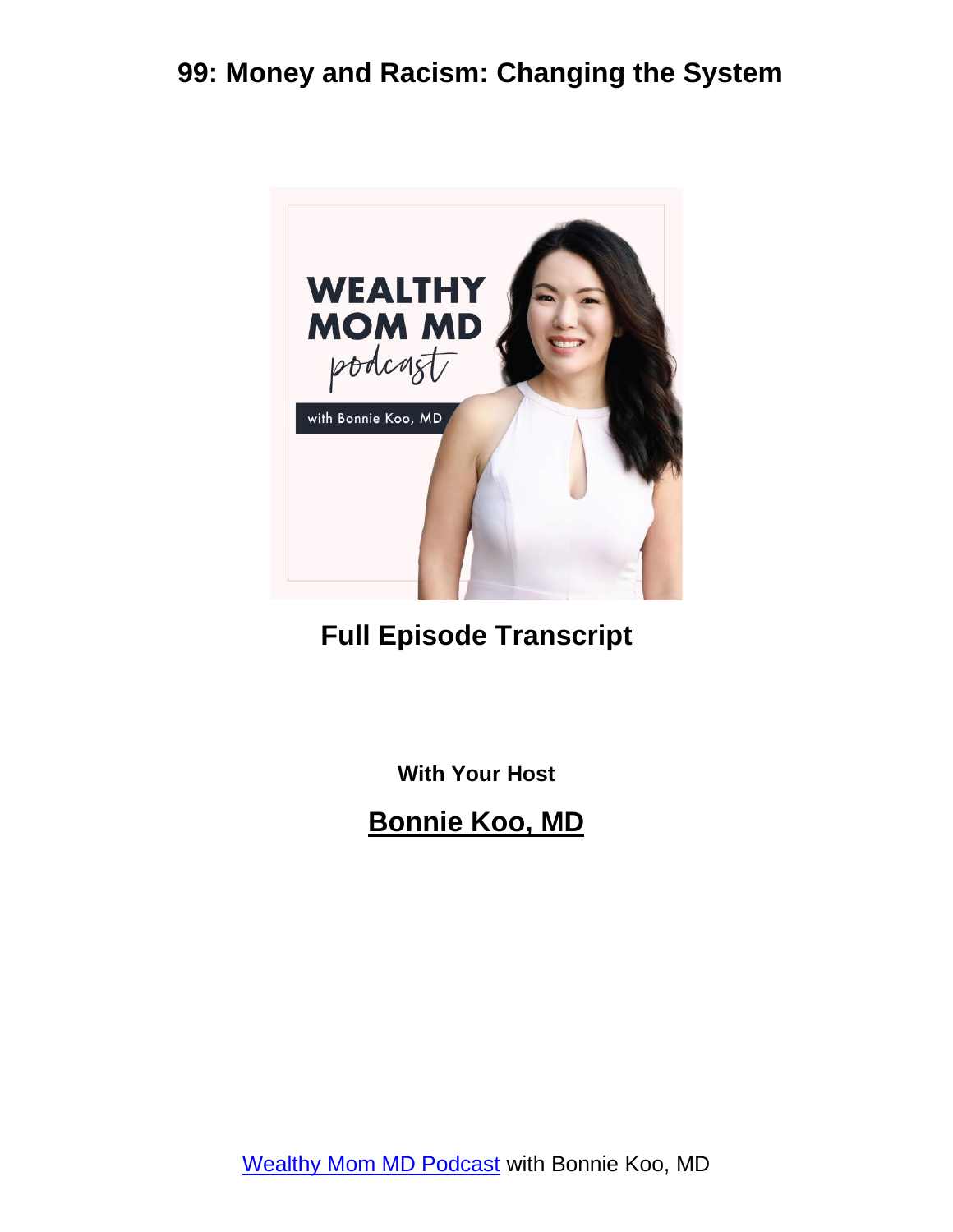Welcome to The Wealthy Mom MD Podcast, a podcast for women physicians who want to learn how to live a wealthy life. In this podcast you will learn how to make money work for you, how you can have more of it, and learn the tools to empower you to live a life on purpose. Get ready to up-level your money and your life. I'm your host, Dr. Bonnie Koo.

Hey, everyone. So today is probably going to be a short episode. And it's a topic that I don't quite feel like an expert on. And I feel a little hesitancy to even talk about it. And I also know, that's why I need to talk about it.

And so this episode is about the wealth gap, not just for women, but for women of color, and particularly Black woman. And so, first, I just want to say that it's been a journey for me to learn more about this, to become more aware of this, and to become an ally.

This journey, I think, doesn't end just because you read a book, because you talked to a Black person and asked about their experiences. I think we can all agree that during the pandemic, during the Black Lives Matter movement that started last year, I think there's so much more awareness around this topic finally. And I've been learning a lot, thinking about it, talking to people. And so I wanted to share sort of what I've learned, and also want to provide some education for those who may not be aware.

And so one of the things I talk about a lot in my book, Defining Wealth For Women, and in general is that money is different for women. Not that we're special, not that we need special treatment, but that because of years, millennia of socialization and laws where women were literally prevented from owning money. That has basically insidiously percolated the air, the people, it's just everywhere. You can't avoid it.

And so that's why so many women think money is hard, and complicated, and why we don't feel confident. And then women of color, much more pronounced for Black women, Latina women, they have additional layers to deal with. And so one of the things I talked about in my book club, you know, we did a special call on money and women of color.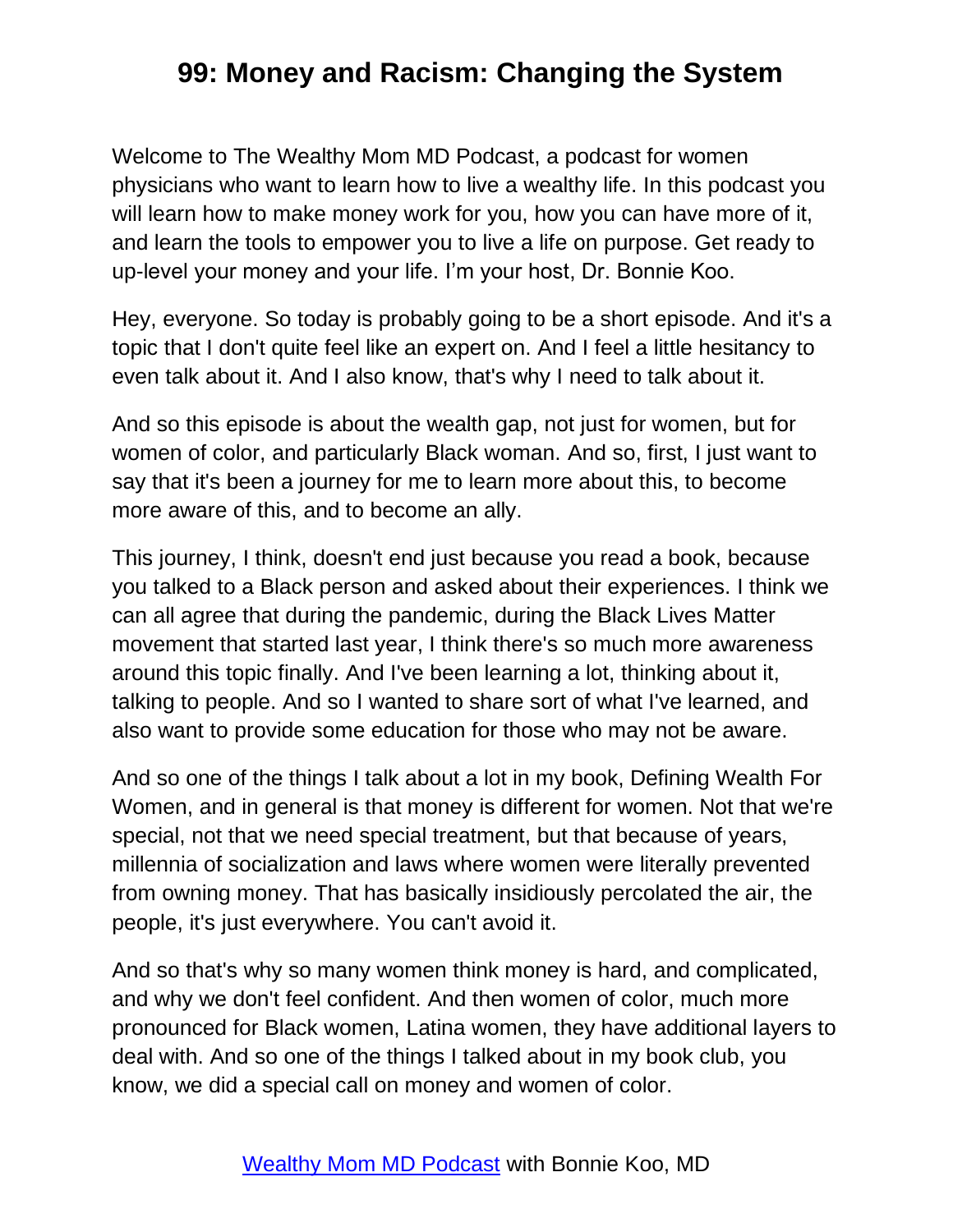And so I had three of my current members of Money For Women Physicians just share with them how they grew up because this is obviously affected by culture, as well, in terms of what they were told about money, what they believe. And one of the things I talked about was how women of color have something that I call the double whammy of money.

And this is the double whammy. Number one is that racism exists, it's just in the air. Even if you don't think you're racist, if you have that thought, "I'm not racist," I just want to challenge you that that might not be true. I'm not saying you're a bad person. And I think the reason why so many of us have trouble having these discussions is because being called a racist needs to be avoided at all costs.

We have a lot of shame, even rage when someone thinks we are. But what if we all are racist? What I mean by that is we all judge people, and racism is one type of judgment. I know what I'm saying might be a little triggering for you, and I really just want you to sit with it. It's not until we consider and look at ourselves and really consider if we might be participating in this. Then we can decide what we want do about it.

And so if you look at the statistics of the gender pay gap, which many people talk about, it's different for different races. Now, the worst is actually Latino women, followed by Black women. Of course, these aren't perfect studies, we don't have perfect data. But that's what the current data shows.

So in terms of the double whammy, you have to remember the history of Black humans in the US. We all are aware of slavery and how it was legal up until relatively recently. And even when it became illegal, many laws were put in place to really prevent Blacks from prospering.

You may have heard of the Tulsa Greenwood Massacre, where in Tulsa there was a thriving community of Blacks and it was literally destroyed by white people. Fast forward to today, even If you are a well-educated woman of color, the racial wealth gap still persists at every level of income and education.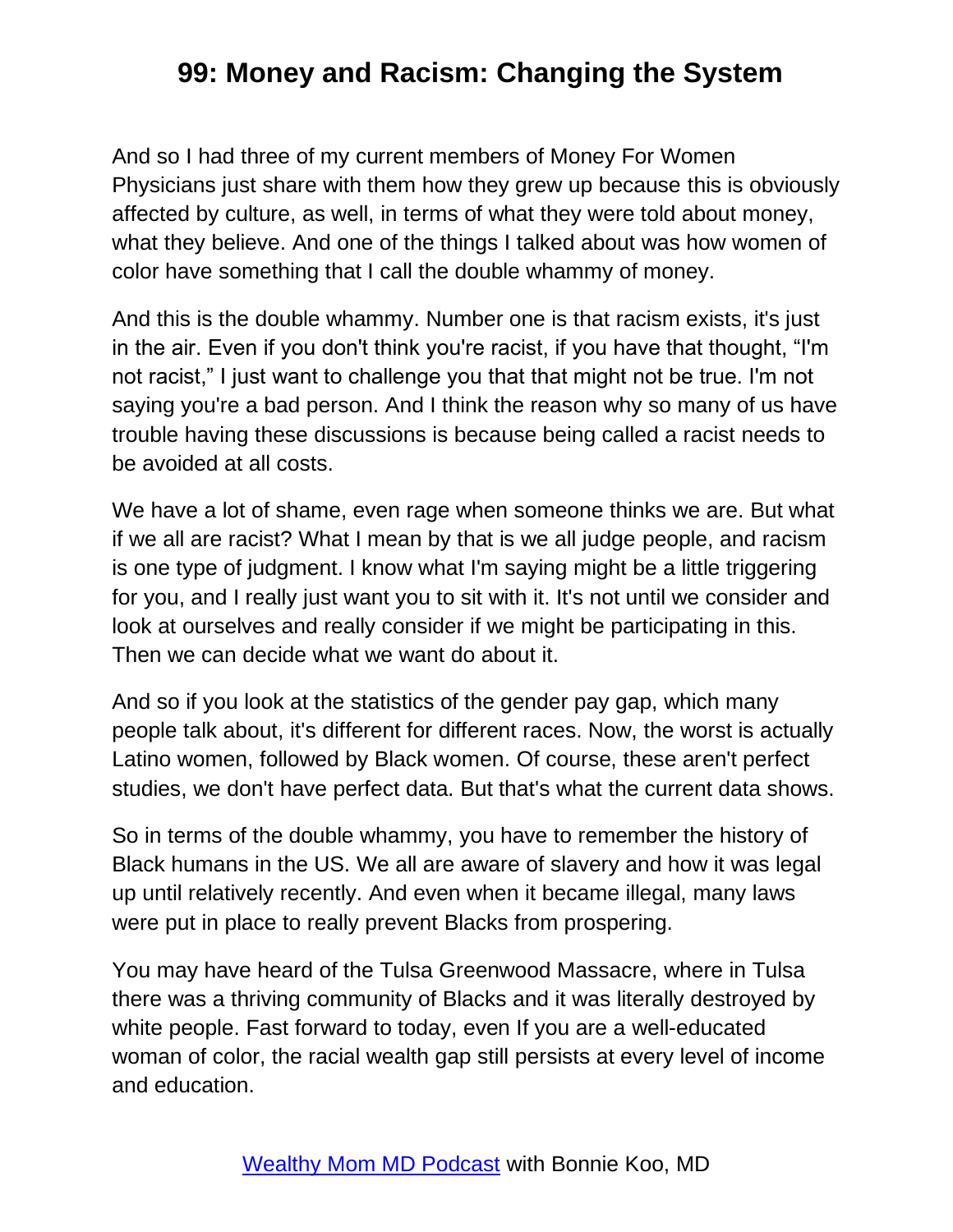Here are some other things that you may or may not know. Did you know that if you are selling a home and if there is evidence that it's been inhabited or currently inhabited by a Black family, mainly, you know, photos of family, et cetera, it will be appraised for a lot lower versus a white family?

We all know appraisals are already subjective. And this is just an example of how our perceptions of race, and people, and income really affect our ability to make decisions that are supposed to be based on criteria versus opinion.

So one of the members inside my program spoke about how she grew up in a predominantly Black community. She noticed that all the businesses that kind of came into her community, over time she noticed that people were coming in and building businesses. And she noticed that none of them were Black. And so as a young girl she kind of started to believe that only non-Black people could have businesses that made money.

This is why we have what I call a double whammy, right? Because I'm using this client as an example, you know, she has all this traumatic money history, right? Even if it's not her own, but just from her ancestors. And then the way she grows up, what she's learning, what she observes, right? Then she internalizes that. And then she starts to think and believe that certain things aren't available to her. And when you start having those internalized beliefs, it sort of perpetuates the same.

Now, I want to be clear, I'm not saying that it's her fault. What I'm saying is there is a double whammy when it comes to women of color and money. Because there's the stuff out there in society, including systemic racism, and then we internalize those systemic things and think it's true. And when we believe it's true, then we don't go after getting paid more. We don't believe we're even allowed to have or make money.

We think that oh, people like me don't get promoted. People like me can't be doctors, for example. People like me can't become a CEO of a company. People like me can't create companies. And so I think the type of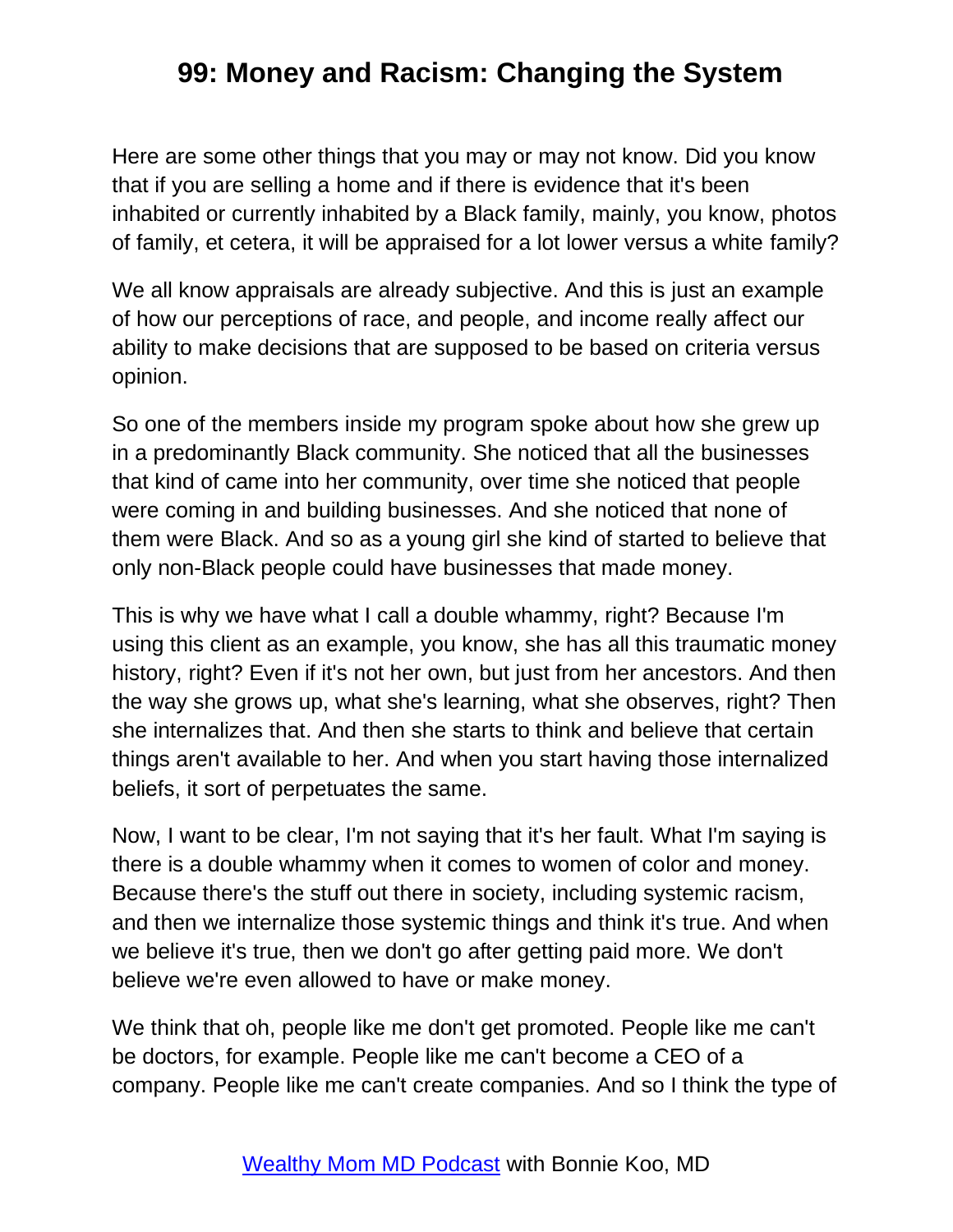work that I do, that everyone who's a part of this movement, when I say movement, just helping people sort of unpack their beliefs and create new ones, is so important.

I'm hoping in the future to have a guest, I have one or two in mind, to come onto the podcast to talk even more about this and to just talk about what we can all do about it. And I really think the first thing is to be willing to have conversations about it.

And like I said, it's not entirely comfortable. A lot of us kind of tiptoe around it if you're not a woman of color, or not specifically Black and Latina, because I think we're afraid of saying the wrong thing. And I just want to say that we have to be willing to do it, and that means that we're probably going to get it wrong some times. But I think we have to be willing to do it, willing to sit with the discomfort of being wrong, maybe even offending people, because that's how we learn.

I think a large part of why there aren't more conversations about this is because we're scared of offending people. And then we're scared of the humiliation that might come with being reprimanded for it. And so I really invite you, if you're interested in learning more, to educate yourself. There are so many resources now to learn more.

Because I've said this before, systems are created by people. Which means that we change the system by changing one person at a time. And that starts with you, that starts with me. And as each person becomes aware and starts challenging the sort of "common societal thinking," this is how we create change.

This is how we create change in medicine. We physicians can't wait for the system to change. That's just not a thing. We have to change it. It starts with one person at a time. So I just really want you to consider that you actually do have the power to change a system. It starts with one person. Will it be you?

All right, I'll talk to you guys next week.